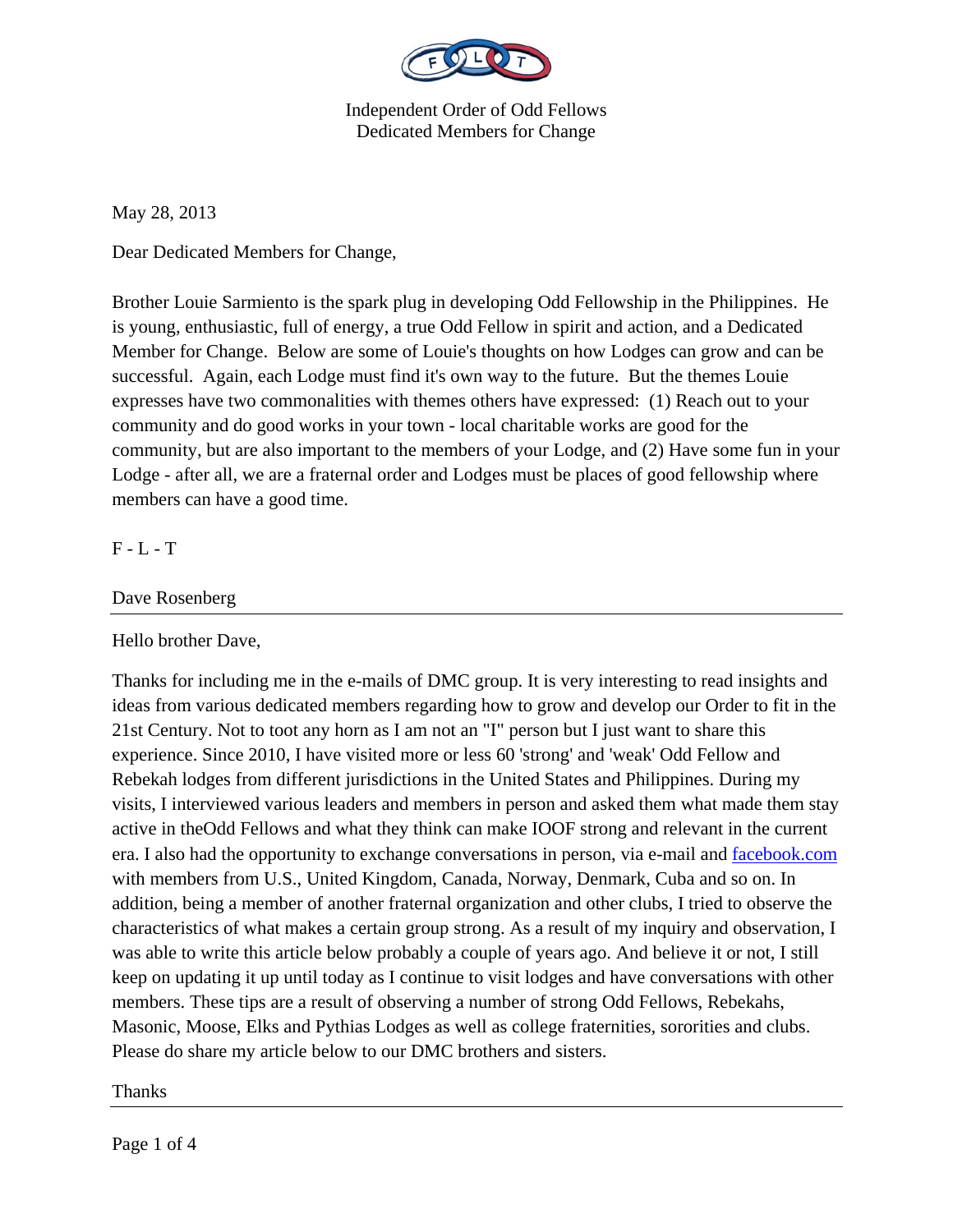

## TIPS FOR A STRONG ODD FELLOWS LODGE

By Brother Louie Blake Sarmiento, PG

NUMBER ONE: Strong Recruitment. You are either growing or you are shrinking. As a lodge, try organizing open houses, membership drives and sending special invitation letters to prospective members. If your recruitment is strong, that means that outsiders believe in what you are doing. Put importance of the mentoring process - educate new members about the history, purpose and what makes the fraternity important and relevant in their lives and their communities. Perform the initiation ceremonies in a respectable and impressive manner that members will understand its relevance. Make them feel welcome and comfortable in the lodge hall and make sure that the majority of the new members will stay as members. Remember, you don't judge the strength of your lodge by the number of members listed in the members' register but by how many members actually attend in your lodge meetings and events. This is one of the strongest signs that you have a strong lodge.

NUMBER TWO: Lively Social Life. Nobody wants to continue their membership in a lodge that is always serious and rigid - your lodge needs to know how to have fun and enjoy! Is your lodge providing the social outlet that the brothers and sisters expect? This is much more than lodge meetings, initiation ceremonies and dinners. This should go beyond inside the lodge room. Go on a camping, a road trip, movie nights and so on. Organize social activities that invite people from the community - both members and non-members alike. To be able to attract new and younger members, a lodge should organize activities that are "cool" not too "old-school". Strong lodges have countless events that ensure the morale of their members stay high.

NUMBER THREE: Active Community Service. Strong lodges are active in community service because they want to make a difference, not because they are forced to participate. Make the community service events fun, and the brothers and sisters, as well as community members who can be potential members, will want to show up to do their part.

NUMBER FOUR: Create Leaders. Does your lodge develop new leaders or you just allow younger and newer members to just sit beside and feel useless? Does your lodge have the same people leading the lodge for how many years or do you have new set of officers every year? Every new member should be trained to be a leader from the very start they have become members - give them responsibility, elect and appoint them in lodge positions and do not be afraid to step back while supporting them behind the scenes. Seniority is not good, mentoring is better. The easiest way to see if your lodge is producing leaders is by seeing that younger and newer members take on roles and leadership positions in the lodge AND in the community. Strong Lodges have leaders who are also leaders of their city or town, not just in the lodge room.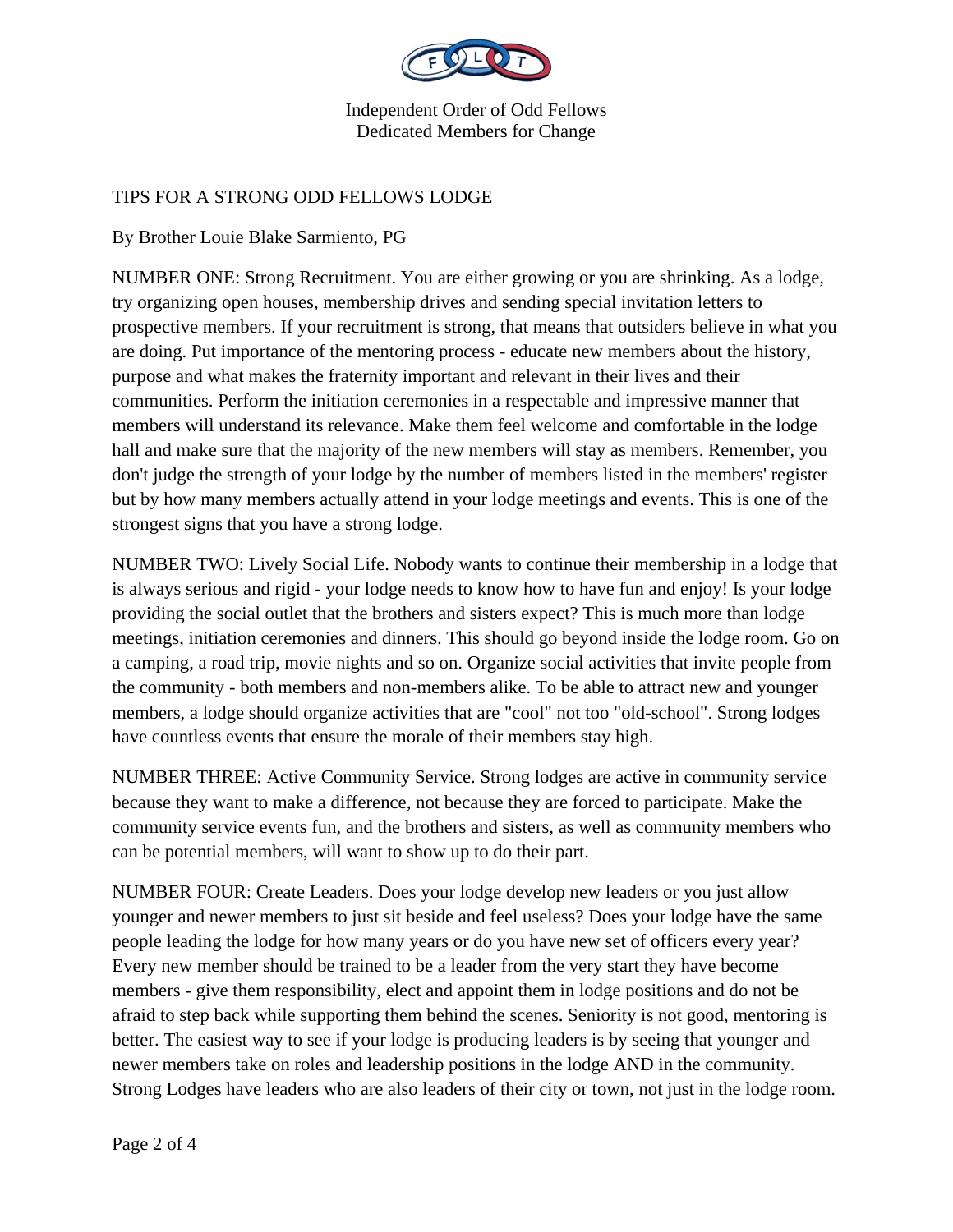

NUMBER FIVE: Strong Finances. This is probably the truest internal reflection on the strength of your lodge. The brothers and sisters in a strong lodge will want to pay their dues, because they realize that the fraternity provides great value to them. With good finances, comes good activities and events that all members could enjoy and find fulfillment.

NUMBER SIX: Clean and Well-maintained Lodge Hall. The Lodge Hall is a reflection of how strong the fraternity is. This is a lodge's most prized possession. Strong Lodges take great pride in their Lodge Hall or Building's appearance. Let your lodge be of service to its members and community. Make your lodge a place where community people and members will feel welcome and comfortable - a place where people could spend their free time and enjoy each others' company in the name of friendship, love and truth.

NUMBER SEVEN: Active Senior and New Members' Involvement. When older members disappear, the lodge will lose its wisdom and knowledge. When younger members disappear, the lodge will lose its hope for the future and the possibility of innovation. Oftentimes, the lodge blames members who leave for being the problem but it is actually the lodge that is the problem. The fraternity must cater to all its members, not just the ideas of older members and not just the ideas of the younger ones. After holding the top position in the lodge, encourage senior or older members to still stay involved and supportive to the younger ones. Have programs in place that the older and younger brothers want to be a part of, and as a result, the most experienced brothers remain active in the fraternity while the younger ones will also stay. Strong Lodges should put importance in listening to the opinions and suggestions of both new and senior members.

NUMBER EIGHT: Positive Reward System. Strong lodges should show appreciation and recognition to their members. It could be better to organize an awarding ceremony every year give away awards of recognition or prizes to the most active member every year, the member who arrives the earliest in every meeting and so on. These may just be small certificates or tokens but this shows that you give importance to brothers and sisters who make good contributions to your lodge. It increases the morale of the lodge.

NUMBER NINE: Educate the Public. One big problem with a lot of lodges is they do a lot of good things but no one knows about it. This may be good because it shows that the lodge is not after recognition for the good things they do. However, this is also bad because no one will really know what we really do and people can misinterpret our purpose as a fraternity. Also, several lodges existed for over hundreds of years in their community but no one knows that they still exist. Do not be too secretive. No not hide what good things you do. Educate the public of the existence of our fraternity. Place our three links logo outside every lodge building. Be proud to tell the world that you are a member of the Odd Fellows. Wear Odd Fellows T-shirts, jackets, sweaters, caps, watches and so on bearing the name 'Odd Fellows' with the three links emblem on it. Wear your Odd Fellows pin at work or at school. Place the Odd Fellows emblem or sticker